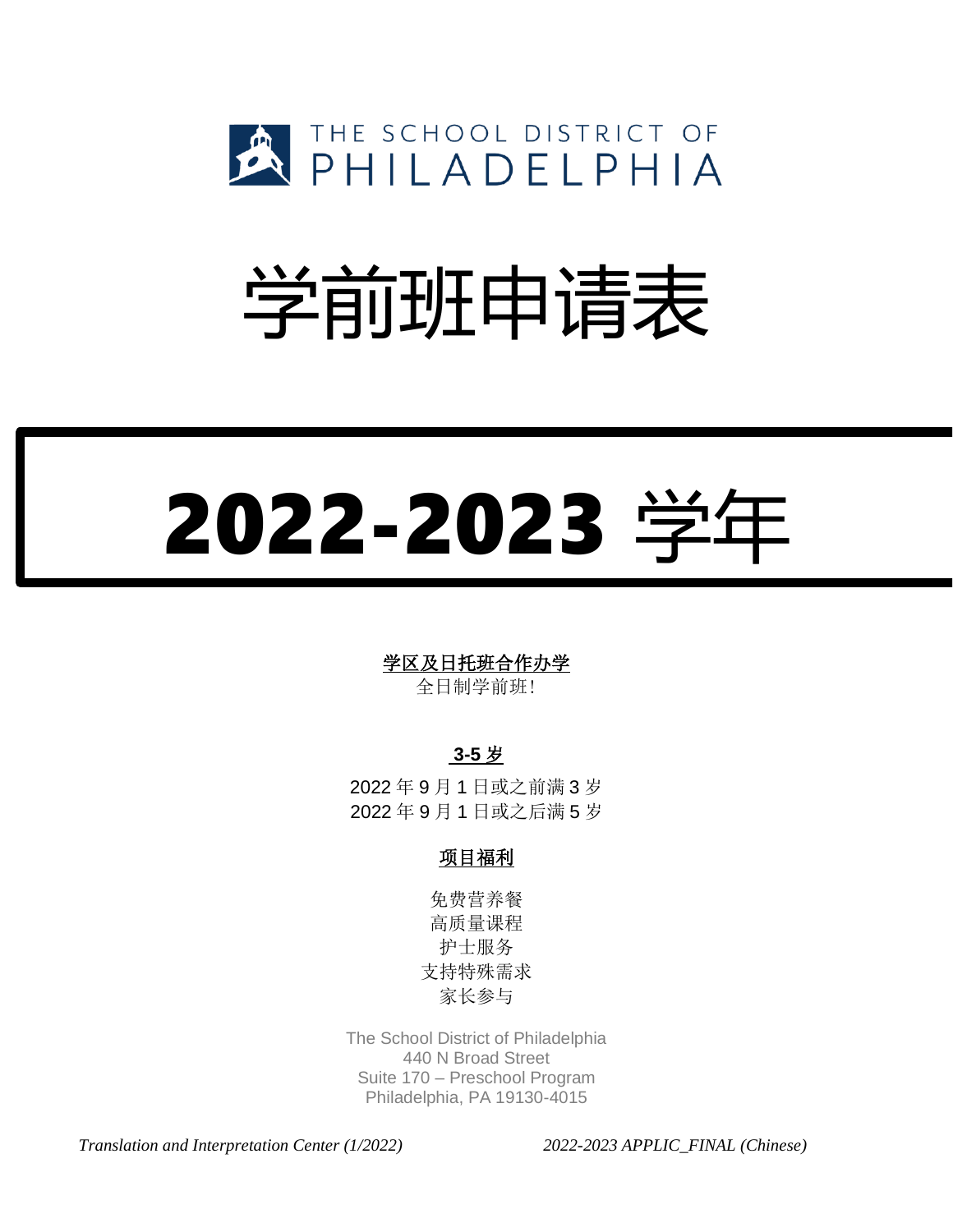

感谢您对费城教育局学前教育项目感兴趣!在 *philasd.org/prek* 网上申请的办理速度最快。填写并 递交学前班申请并不能保证学生能够被学前班项目录取。为了能最大限度地增加您的孩子被录取 的几率,请在 *2022* 年 *2* 月 *28* 日或之前递交您孩子的申请。

**1.**申请者必须完成以下所有步骤。 收集好每种文件后,请在方框里打勾。缺少以下证明文件的申 请被视为不完整,将不予处理。这将延迟您的孩子在您所选择的学校的安置。

## □ 我已完整填写申请表所有内容

- □ 我有孩子的出生日期证明 (出生证、医疗保险卡等)
- 我有家庭收入证明 *(*税表、连续 *<sup>4</sup>* 周的工资单或经济支持信函*)*
- ■我有费城住址证明 (账单、驾照、租约等)
- □ 我有孩子的医疗保险卡
- 我有孩子完整的年度体检表(**well-child visit form**)**\* (**见附件**#2)**,包括免疫接种记录*(*不接受就 诊总结*)*
- 我有孩子看牙医**\***的证明(见附件**#3**)

我有家长**/**监护人带照片的身份证明*(*任何带有主要监护人姓名的带照片身份证*)*

- $\Box$  我有 TANF (DPW) 现金证明、SNAP /食品券、医疗补助 (  $M$   $\#$   $\#$   $\#$   $\#$   $\#$   $\#$   $\#$
- □ 我有监护令 (如果适用于您)
- □ 我有寄养信函 (如果适用于您)
- □我有无家可归者证明函/收容所信函(如果适用于您)

**2.** 您是否申请子女入[读学校所设学前班办学点\(](https://www.philasd.org/earlychildhood/wp-content/uploads/sites/835/2018/07/SDP-Programs-2018-19.pdf)第 **3** 页)**?** 当面申请,请携带本申请表及和所需 文件前往 440 North Broad 递交申请。我们办公室周一至周五上午 8:30 至下午 4 点开放。 请访问 [www.philasd.org/prek](http://www.philasd.org/prek) 学前班活动页面或致电 215-400-4270,了解更多关于您所在社区的招生活 动。

**3.** 您是否申请子女入[读社区合作伙伴学前班办学点\(](https://www.philasd.org/earlychildhood/wp-content/uploads/sites/835/2018/09/2018-2019-Pre-K-Partner-Locations-9-13-2018.pdf)第 **4-6** 页)**?** 当面申请,请直接向该办学点 递交此申请表和支持文件。

#### *\**牙科检查和年度健康体检表的日期都必须在安置时的一年内。如果在安置时这些表格不是最新的,安置可能会被推 迟。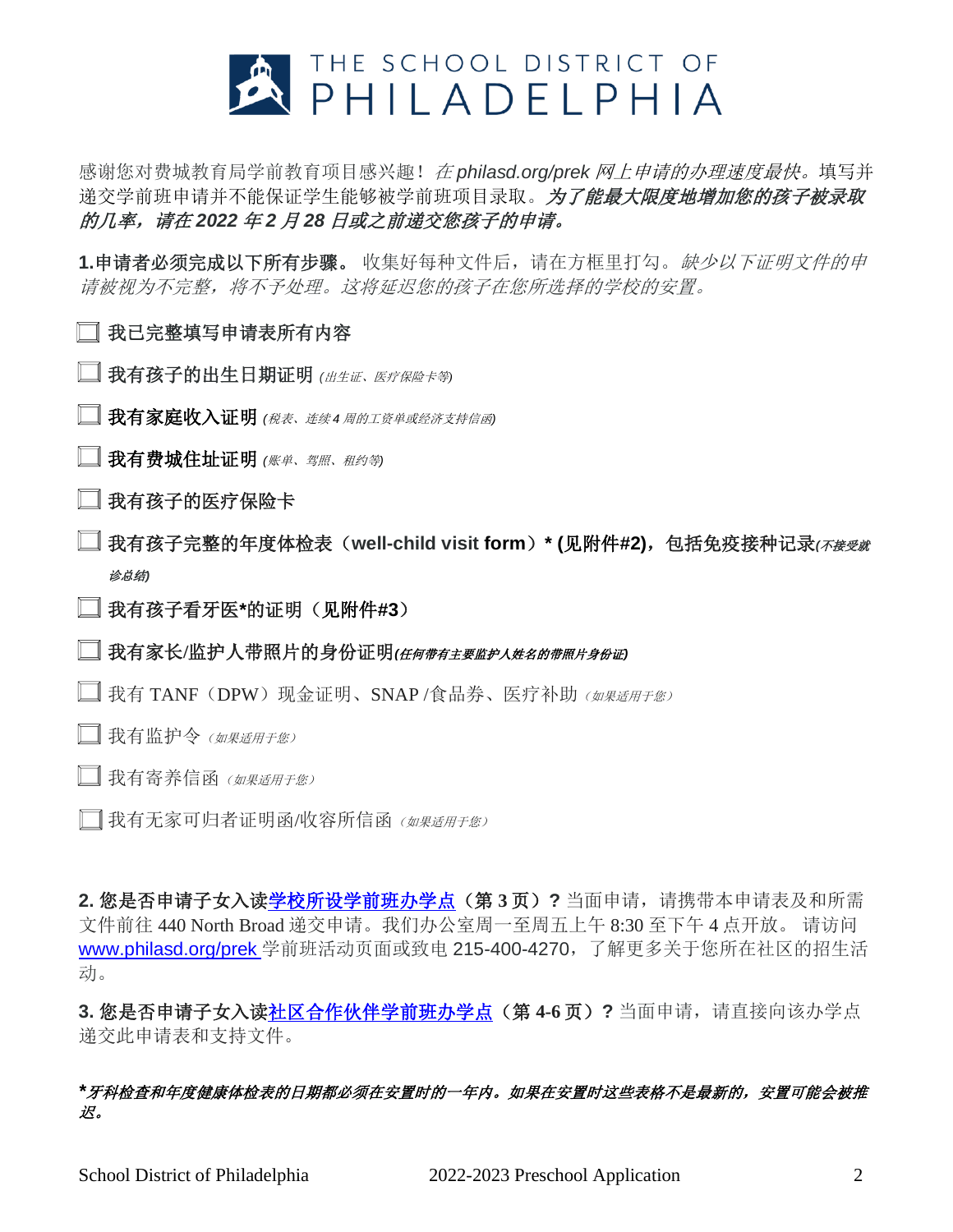## **2022-2023** 学年学校所设学前班办学点

办学点地址按照邮编顺序排列

#### 在 PHILASD.ORG/PREK 进行网上申请的办理速度最快。如果想申请入读以下办学点的学前班, 请将您子女的申请表递 至**: THE SCHOOL DISTRICT OF PHILADELPHIA, 440 N. BROAD STREET, SUITE 170, PHILADELPHIA, PA 19130**

| 名称                             | 地址                   | 邮编    | 名称                            | 地址                   | 邮编    |
|--------------------------------|----------------------|-------|-------------------------------|----------------------|-------|
| <b>McMichael Elementary</b>    | 3543 Fairmount Ave.  | 19104 | <b>McClure Elementary</b>     | 600 W. Hunting Park  | 19140 |
| Holme Elementary               | 9120 Academy Rd.     | 19114 | <b>Edison High</b>            | 151 W. Luzerne St.   | 19140 |
| George Washington High         | 10175 Bustelton Ave  | 19116 | <b>Bethune Elementary</b>     | 3301 Old York Rd.    | 19140 |
| Loesche Elementary             | 595 Tomlinson Rd.    | 19116 | Cramp Elementary              | 3449 N. Mascher St.  | 19140 |
| <b>Emlen Elementary</b>        | 6501 Chew Ave.       | 19119 | Muñoz-Marín Elementary        | 3300 N. 3rd St.      | 19140 |
| Lowell Elementary              | 450 W. Nedro Ave.    | 19120 | <b>Steel Elementary</b>       | 4301 Wayne Ave.      | 19140 |
| T. Marshall Elementary         | 5120 N. 6th St.      | 19120 | Bayard Taylor Elementary      | 3698 N Randolph St,  | 19140 |
| <b>Blaine Elementary</b>       | 3001 W. Berks St.    | 19121 | Logan Elementary              | 1700 Lindley Ave.    | 19141 |
| W.D. Kelley Elementary         | 1601 N. 28th St.     | 19121 | <b>Pennell Elementary</b>     | 1800 Nedro Ave.      | 19141 |
| <b>Meade Elementary</b>        | 1600 N. 18th St.     | 19121 | <b>Prince Hall Elementary</b> | 6101 N. Gratz St.    | 19141 |
| <b>Duckrey Elementary</b>      | 1501 W Diamond St    | 19121 | <b>Catharine Annex</b>        | 6900 Greenway Ave    | 19142 |
| Gideon Elementary              | 2817 W Glenwood      | 19121 | <b>Patterson Elementary</b>   | 7000 Buist St.       | 19142 |
| <b>McKinley Elementary</b>     | 2101 N. Orkney St.   | 19122 | Anderson Elementary           | 1034 S. 60th St.     | 19143 |
| <b>Hackett Elementary</b>      | 2161 E. York St.     | 19125 | <b>Bryant Elementary</b>      | 6001 Cedar Ave.      | 19143 |
| <b>Ellwood Elementary</b>      | 6701 N. 13th St.     | 19126 | Longstreth Elementary         | 5700 Willows Ave.    | 19143 |
| <b>Shawmont Elementary</b>     | 535 Shawmont Ave.    | 19128 | <b>Turner Center</b>          | 5900 Baltimore Ave.  | 19143 |
| Cook-Wissahickon Elementary    | 201 E. Salaignac St. | 19128 | Wister Mastery Charter        | 67 E. Bringhurst St. | 19144 |
| Mifflin Elementary             | 3624 Conrad St.      | 19129 | <b>Bregy Elementary</b>       | 1700 Bigler St.      | 19145 |
| <b>Bache-Martin Elementary</b> | 2201 Brown St.       | 19130 | E. Vare Universal Charter     | 2100 S. 24th St.     | 19145 |
| <b>Blankenburg Elementary</b>  | 4600 W. Girard Ave.  | 19131 | E.M. Stanton Elementary       | 1700 Christian St.   | 19146 |
| <b>Heston Elementary I</b>     | 1621 N. 54th St.     | 19131 | Childs Elementary             | 1599 Wharton St.     | 19146 |
| Dr. Ethel Allen Academy        | 3200 W. Lehigh Ave.  | 19132 | <b>Nebinger Elementary</b>    | 601 Carpenter St.    | 19147 |
| Pratt Early Childhood Center   | 2200 N. 22nd St.     | 19132 | Jackson Elementary            | 1213 S. 12th St.     | 19147 |
| Wright Elementary              | 2700 W. Dauphin St.  | 19132 | Kirkbride Elementary          | 1501 S. 7th St.      | 19147 |
| <b>Hunter Elementary</b>       | 2400 N. Front St.    | 19133 | A. Vare @ George Washington   | 1198 S. 5th St.      | 19147 |
| <b>Webster Elementary</b>      | 3400 Frankford Ave.  | 19134 | South Philadelphia High       | 2101 S. Broad St.    | 19148 |
| Lawton Elementary              | 6101 Jackson St.     | 19135 | Sharswood Elementary          | 2300 S. 2nd St.      | 19148 |
| Lincoln High                   | 3201 Ryan Ave.       | 19136 | Southwark Elementary          | 1835 S. 9th St.      | 19148 |
| <b>Forrest Elementary</b>      | 7300 Cottage St.     | 19136 | Taggart Elementary            | 400 Porter St.       | 19148 |
| A.B. Day Elementary            | 1201 E. Johnson St.  | 19138 | <b>Spruance Elementary</b>    | 6401 Horrocks St.    | 19149 |
| Pennypacker Elementary         | 1858 E. Washington   | 19138 | F.S. Edmonds Elementary       | 8025 Thouron Ave.    | 19150 |
| Haverford Center               | 4601 Haverford Ave.  | 19139 | Lamberton Elementary          | 7501 Woodbine Ave    | 19151 |
| <b>Barry Elementary</b>        | 5900 Race St.        | 19139 | Rhawnhurst Elementary         | 7809 Castor Ave.     | 19152 |
| Lea Elementary                 | 4700 Locust St.      | 19139 | <b>Fitzpatrick Elementary</b> | 4101 Chalfont Dr.    | 19154 |
| Cleveland Charter              | 3701 N. 19th St.     | 19140 |                               |                      |       |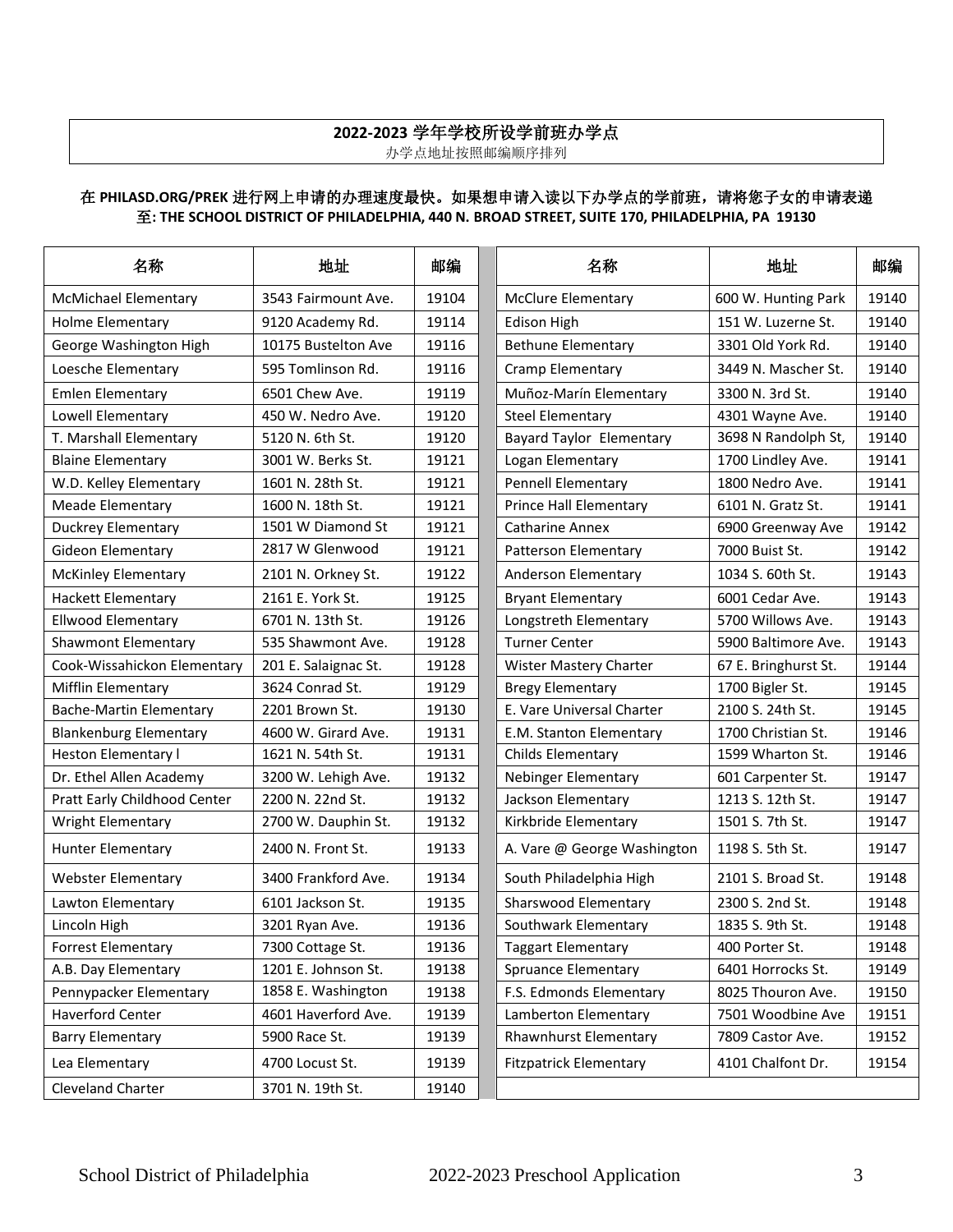## **2022-2023** 学年社区合作伙伴学前班办学点

办学点地址按照邮编顺序排列

#### 在 **PHILASD.ORG/PREK** 进行网上申请的办理速度最快。如果想申请入读以下办学点的学前班,请亲自将您子女的申请 表递交至社区合作伙伴机构。

| 合作机构                                             | 地址                          | 邮编    | 电话号码         | 是否开设课前<br>及 / 或课后看<br>护服务(须付<br>费) |
|--------------------------------------------------|-----------------------------|-------|--------------|------------------------------------|
| Brightside Academy - Market                      | 4011-13 Market St.          | 19104 | 215-386-0910 | 是                                  |
| CPA - West Phila. Community Ctr.                 | 3512 Haverford Ave.         | 19104 | 215-386-4075 | 是                                  |
| Comm. Ed. Alliance/Belmont                       | 907 N. 41st St.             | 19104 | 215-386-5768 | 是                                  |
| Wonderspring Powelton Village (formerly<br>MELC) | 3939 Warren St.             | 19104 | 215-382-2499 | 是                                  |
| Parent-Infant Center                             | 4205 Spruce St.             | 19104 | 215-222-5480 | 是                                  |
| Sound Start                                      | 2970 Market St.             | 19104 | 267-466-1600 | 是                                  |
| Children's Village                               | 125 N. 8th St.              | 19106 | 215-931-0190 | 是                                  |
| Green Byrne Child Care Center                    | 600 Arch St.                | 19106 | 215-861-3606 | 是                                  |
| Chinatown Learning Center                        | 1001 Vine Street, 3rd floor | 19107 | 215-922-4227 | 是                                  |
| Ann Kids                                         | 6200 PALMETTO ST.           | 19111 | 215-214-5539 | 是                                  |
| Grace Neighborhood/Bethany Academy               | 6537 Rising Sun Ave.        | 19111 | 215-742-1300 | 是                                  |
| Ken-Crest - Northeast                            | 7200 Rising Sun Ave.        | 19111 | 215-342-9800 | 是                                  |
| Kinder Academy - Castor                          | 7332 Elgin Ave.             | 19111 | 267-571-6800 | 是                                  |
| Grace Neighborhood / Soans Christian<br>Academy  | 7912 Dungan Rd.             | 19111 | 267-388-7648 | 是                                  |
| Just Children - Grant                            | 2901 Grant Ave.             | 19114 | 215-677-1711 | 是                                  |
| Bambi Day Care Center                            | 500 Red Lion Rd.            | 19115 | 215-464-8623 | 是                                  |
| Ann Kids                                         | 10100 Jamison Ave.          | 19116 | 267-291-0111 | 是                                  |
| Federation Early Learning - Lassin               | 10800 Jamison Ave.          | 19116 | 215-725-8930 | 是                                  |
| Childspace Main                                  | 7406 Germantown Ave., Smith | 19119 | 215-248-3080 | 是                                  |
| ALGEN - Franklin Day Nursery Northeast           | 5416 Rising Sun Ave.        | 19120 | 267-428-5814 | 是                                  |
| <b>ASPIRA</b>                                    | 6301 N. 2nd St.             | 19120 | 215-324-7012 | 否                                  |
| KenCrest - Adams                                 | 575 Adams Ave.              | 19120 | 215-815-0641 | 是                                  |
| Rising Sun Children's Center                     | 5224 Rising Sun Ave.        | 19120 | 215-457-7730 | 是                                  |
| Today's Child Learning Center - Feltonville      | 4901 Rising Sun Ave.        | 19120 | 215-456-3005 | 否                                  |
| Community Concern #13                            | 2721 Cecil B. Moore Ave.    | 19121 | 215-236-5024 | 是                                  |
| YMCA - North                                     | 1400 N. Broad St.           | 19121 | 215-235-6440 | 是                                  |
| CPA - North R.W. Brown Community Center          | 1701 N. 8th St.             | 19122 | 215-763-0900 | 是                                  |
| Norris Square Children's Center                  | 2011 N. Mascher St          | 19122 | 215-634-2251 | 是                                  |
| Brightside Academy - Erie & Castor               | 1500 E. Erie Ave.           | 19124 | 215-533-6321 | 是                                  |
| <b>Grace Trinity Day Care Center</b>             | 5200 Oxford Ave.            | 19124 | 215-535-3885 | 是                                  |
| Grace Neighborhood Main                          | 5221 Oxford Ave.            | 19124 | 215-535-8200 | 是                                  |
| <b>Pratt Street Learning Center</b>              | 899 Pratt St.               | 19124 | 215-289-1940 | 是                                  |
| SPIN - Frankford                                 | 1642 Orthodox St.           | 19124 | 215-831-3184 | 是                                  |

School District of Philadelphia 2022-2023 Preschool Application 4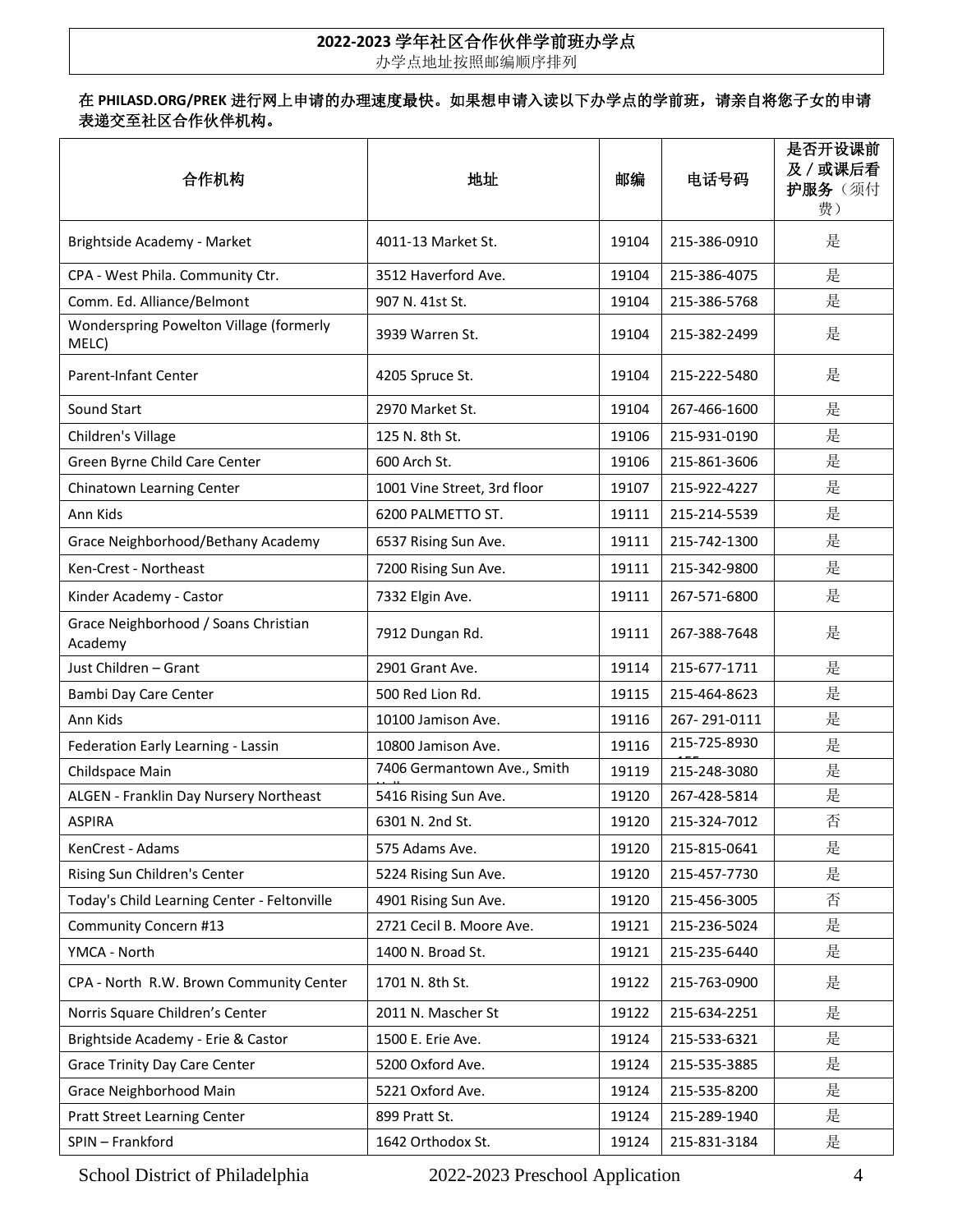| 合作机构                                          | 地址                           | 邮编    | 电话号码                 | 是否开设课前<br>及 / 或课后看<br>护服务(须付<br>费) |
|-----------------------------------------------|------------------------------|-------|----------------------|------------------------------------|
| <b>SPIN - Frankford Annex</b>                 | 1642 Orthodox St.            | 19124 | 215-831-3184         | 是                                  |
| <b>CORA Early Years Huntingdon Mills</b>      | 2137 E. Huntingdon St.       | 19125 | 215-701-2601         | 否                                  |
| Brightside Academy - Kelly's Corner           | 2501 Kensington Ave.         | 19125 | 215-739-7466         | 是                                  |
| Ken-Crest - Lehigh                            | 2600 B. St.                  | 19125 | 215-427-1570         | 是                                  |
| Your Child's World - Main                     | $6801 - 17$ N. $16^{th}$ St. | 19126 | 215-224-3915         | 是                                  |
| YMCA - Roxborough                             | 7219 Ridge Ave.              | 19128 | 215-482-3900         | 是                                  |
| Young World Early Learning Center             | 1737 Fairmount Ave.          | 19130 | 215-763-7656         | 是                                  |
| Brightside Academy - 48th & Lancaster         | 4829 Lancaster Ave.          | 19131 | 215-879-0162         | 是                                  |
| Methodist Services/Educare                    | 4300 Monument Rd.            | 19131 | 215-877-1925<br>x610 | 是                                  |
| Brightside Academy - W. Allegheny             | 2300 W. Allegheny Ave.       | 19132 | 215-226-0691         | 是                                  |
| <b>Total Childcare/Prodigy Learning</b>       | 3345 W. Hunting Park Ave.    | 19132 | 215-228-7678         | 是                                  |
| APM - Main                                    | 2318 N. Marshall St.         | 19133 | 215-839-3313         | 是                                  |
| APM – Rivera                                  | 2603-11 N. 5th St.           | 19133 | 267-773-6098         | 否                                  |
| APM - Trinidad                                | 1038 W. Sedgley Ave.         | 19133 | 215-995-2099         | 否                                  |
| Brightside Academy - Plaza                    | 217 W. Lehigh Ave.           | 19133 | 215-203-0494         | 是                                  |
| Lighthouse                                    | 152 W. Lehigh Ave.           | 19133 | 215-425-7800         | 是                                  |
| Brightside Academy - C & Allegheny            | 341 E. Allegheny Ave.        | 19134 | 215-291-5525         | 是                                  |
| Brightside Academy - Harrowgate               | 3528   St.                   | 19134 | 215-426-7300         | 是                                  |
| Brightside Academy - K & A                    | 1819 E. Allegheny Ave.       | 19134 | 215-426-7403         | 是                                  |
| Ken-Crest - Kensington                        | 901 E. Ontario St.           | 19134 | 215-739-4547         | 是                                  |
| Norris Square - Willard                       | 3070 Frankford Ave.          | 19134 | 215-291-4143         | 否                                  |
| <b>Creative Learning Environments</b>         | 4800 Longshore Ave.          | 19135 | 215-332-2360         | 是                                  |
| <b>Creative Learning Environments II</b>      | 4824 Princeton Ave.          | 19135 | 267-686-5992         | 否                                  |
| Grace Neighborhood/ St. Stephens              | 4201 Princeton Ave.          | 19135 | 215-624-3262         | 是                                  |
| Brightside Academy - N. 48th St.              | 801 N. 48th St.              | 19139 | 215-879-7206         | 是                                  |
| APM - Rising Sun                              | 4221 N. 2nd St.              | 19140 | 267-296-7357         | 是                                  |
| Brightside Academy - Courtland                | 543 W. Courtland St.         | 19140 | 215-329-0614         | 是                                  |
| Brightside Academy - 3rd & Westmoreland       | 3230 N. 3rd St.              | 19140 | 215-634-3018         | 是                                  |
| Ken-Crest - North                             | 3907 N. Broad St.            | 19140 | 215-227-0534         | 是                                  |
| Mercy Neighborhood Ministries of Philadelphia | 1939 W. Venango St.          | 19140 | 215-227-4393         | 是                                  |
| Porters Day Care                              | 1434-38 Belfield Ave.        | 19140 | 215-329-2300         | 是                                  |
| Brightside Academy - Upper North Broad        | 4920 N. Broad St.            | 19141 | 215-457-5708         | 是                                  |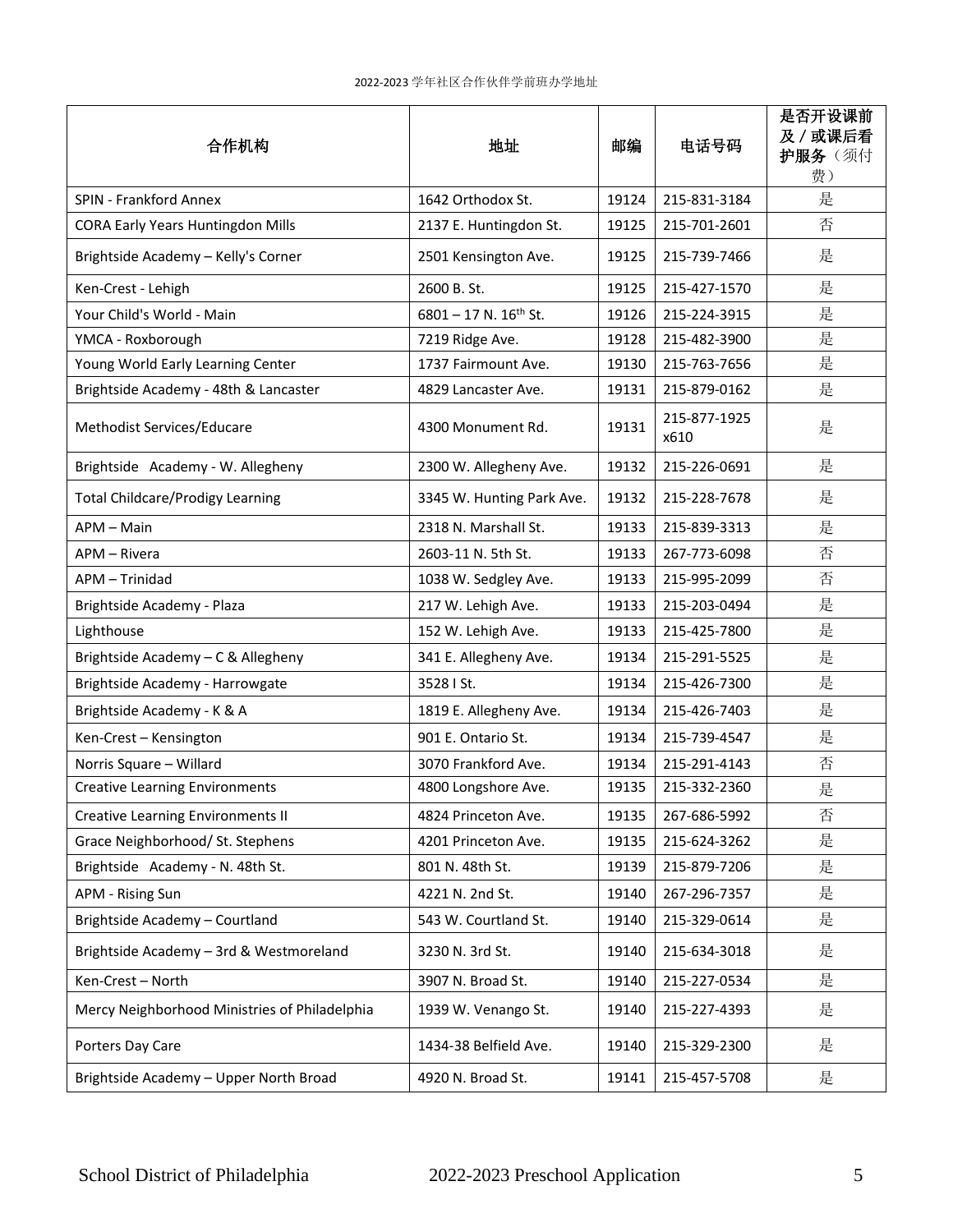| 合作机构                                        | 地址                     | 邮编    | 电话号码         | 是否开设课前<br>及 / 或课后看<br>护服务(须付<br>费) |
|---------------------------------------------|------------------------|-------|--------------|------------------------------------|
| <b>Precious Angels</b>                      | 6100 Broad St.         | 19141 | 215-224-6880 | <b>YES</b>                         |
| Your Child's World - Elmwood                | 2406 S. 71st St.       | 19142 | 267-233-7031 | <b>YES</b>                         |
| ALGEN - Harvard Children's Academy          | 4900 Baltimore Ave.    | 19143 | 215-729-9900 | <b>YES</b>                         |
| Brightside Academy-<br>56th & Woodland      | 5600 Woodland Ave.     | 19143 | 215-727-1576 | <b>YES</b>                         |
| Ken-Crest - West                            | 5900 Elmwood Ave.      | 19143 | 215-726-2310 | <b>YES</b>                         |
| Mercy Neighborhood at Face-to-Face          | 123 E. Price St.       | 19144 | 215 227-4393 |                                    |
| Childspace Too                              | 5517 Greene St.        | 19144 | 215-849-1660 | <b>YES</b>                         |
| <b>CORA Early Years at Lasalle</b>          | 2Penn Blvd. Suite #220 | 19144 | 267-385-3436 | <b>YES</b>                         |
| Settlement Music School - Germantown        | 6128 Germantown Ave.   | 19144 | 215-320-2618 | NO                                 |
| Children's Playhouse - Newbold              | 1426 Passyunk Ave.     | 19145 | 267-519-2124 | <b>YES</b>                         |
| Diversified Comm. Svcs. - Dixon             | 2201 Moore St.         | 19145 | 215-334-2662 | <b>YES</b>                         |
| <b>Early Childhood Environments</b>         | 762 S. Broad St.       | 19146 | 215-844-0178 | <b>YES</b>                         |
| Diversified Comm. Svcs. - Western           | 1613-21 South St.      | 19146 | 215-735-1261 | <b>YES</b>                         |
| Settlement Music School - Queen St.         | 416 Queen St.          | 19147 | 215-320-2670 | <b>YES</b>                         |
| Children's Playhouse                        | 2501 S. Marshall St.   | 19148 | 215-372-7050 | <b>YES</b>                         |
| Ken-Crest - South                           | 504 Morris St.         | 19148 | 215-271-8908 | <b>YES</b>                         |
| Youth Enrichment Programs / Discovery Place | 2029-33 S. 7th St.     | 19148 | 215-755-7588 | <b>YES</b>                         |
| ALGEN - Franklin Day Nursery South          | 719 Jackson St.        | 19148 | 215-389-2991 | <b>YES</b>                         |
| Brightside Academy - Castor                 | 6000 Castor Ave.       | 19149 | 215-289-9103 | <b>YES</b>                         |
| Kinder Academy - Mayfair                    | 6300 Harbison Ave.     | 19149 | 215-535-4424 | <b>YES</b>                         |
| Kinder Academy - Oxford Circle              | 900 E. Howell St.      | 19149 | 267-571-6800 | <b>YES</b>                         |
| Pratt Street Learning Center in Bustleton   | 6600 Bustleton Ave.    | 19149 | 215-383-2320 | <b>YES</b>                         |
| Your Child's World - Harbison               | 6595A Roosevelt Blvd.  | 19149 | 215-289-2026 | <b>YES</b>                         |
| Little People's Village                     | 904 N. 66th St.        | 19151 | 215-878-3011 | YES                                |
| Little People's Village II                  | 6522 Haverford Ave.    | 19151 | 215-474-3011 | YES                                |
| Federation Early Learning - Paley           | 2199 Strahle St.       | 19152 | 215-725-8930 | YES                                |
| A Step Ahead Day Care                       | 7802 Castor Ave.       | 19152 | 215-722-4700 | YES                                |
| Kinder Academy - Rhawnhurst                 | 7922 Bustleton Ave.    | 19152 | 215-728-7700 | YES                                |
| Kinder Academy - Parkwood                   | 3001 Byberry Rd.       | 19154 | 215-612-1776 | YES                                |
| SPIN - NE                                   | 10521 Drummond Rd.     | 19154 | 215-612-7181 | YES                                |
| SPIN - Parkwood                             | 12640 Dunks Ferry Rd   | 19154 | 267-350-2178 | YES                                |
| YMCA - NE                                   | 11088 Knights Rd.      | 19154 | 215-632-0100 | YES                                |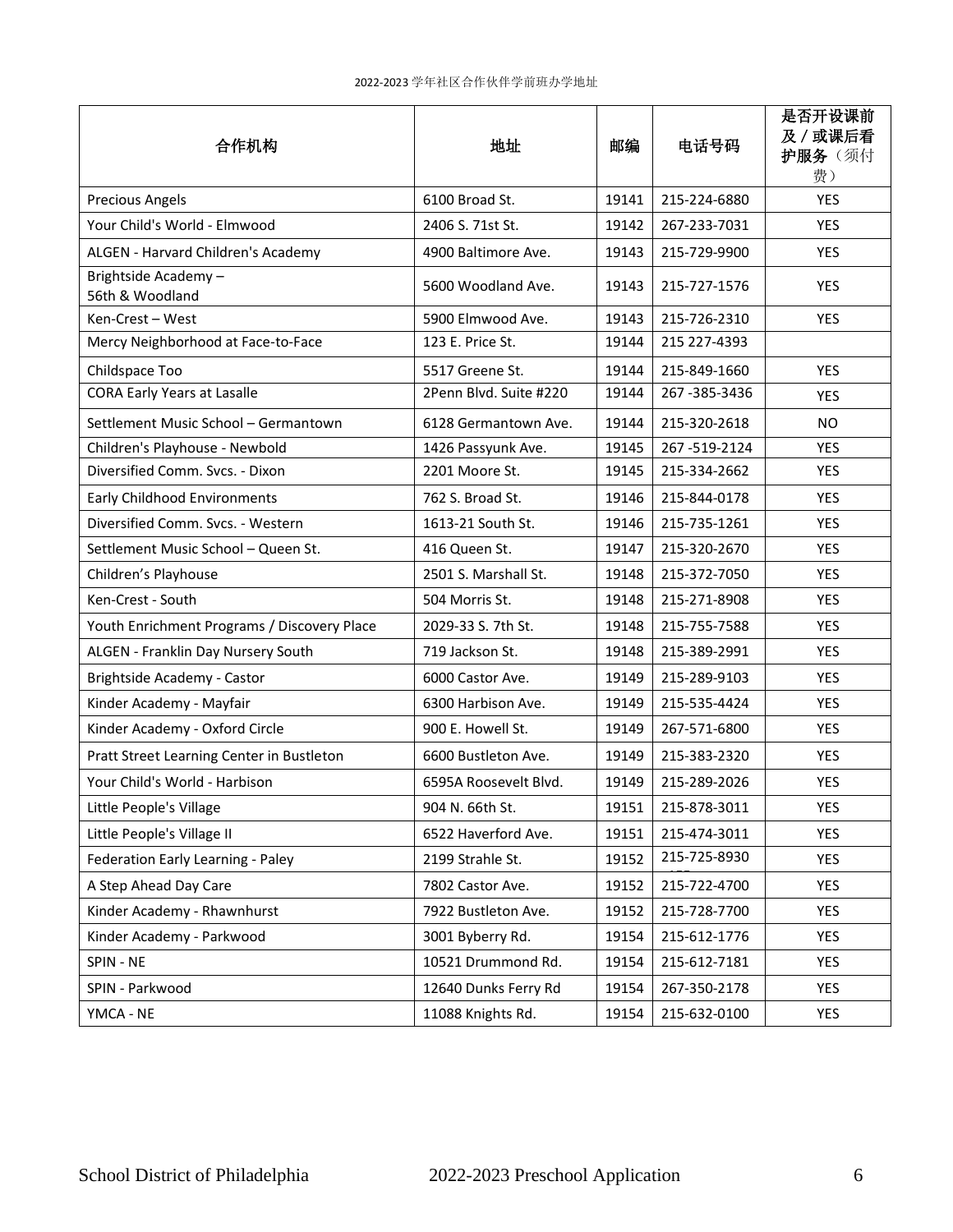| 主要家长/PRIMARY PARENT<br>该成人对照顾孩子并保障其利益负主要责任/The adult who is primarily responsible for the care and well-being of the child                               |                  |                               |                                                        |  |                                        |                                                             |                                       |                                                                                            |                                |                                   |           |
|----------------------------------------------------------------------------------------------------------------------------------------------------------|------------------|-------------------------------|--------------------------------------------------------|--|----------------------------------------|-------------------------------------------------------------|---------------------------------------|--------------------------------------------------------------------------------------------|--------------------------------|-----------------------------------|-----------|
| 名/First Name:                                                                                                                                            |                  |                               | 姓/Last Name:                                           |  |                                        |                                                             |                                       |                                                                                            |                                |                                   |           |
| 出生日期/Date of Birth:                                                                                                                                      |                  |                               |                                                        |  |                                        | 性别/Gender:                                                  |                                       | O 男/Male                                                                                   | $O \not\subset$ /Female        |                                   |           |
| 主要语言/Primary language:                                                                                                                                   |                  |                               |                                                        |  |                                        | 其他语言/Other language(s):                                     |                                       |                                                                                            |                                |                                   |           |
| 家庭住址/Home Address:                                                                                                                                       |                  |                               |                                                        |  |                                        |                                                             |                                       |                                                                                            |                                |                                   |           |
| 公寓/单元号 Apt./Unit #:                                                                                                                                      | 城市/City:         |                               |                                                        |  |                                        |                                                             |                                       | 州/State:                                                                                   | 邮编/Zip Code:                   |                                   |           |
| 电话/Phone #:                                                                                                                                              |                  |                               |                                                        |  |                                        | 电子邮箱/Email Address:                                         |                                       |                                                                                            |                                |                                   |           |
| 住所人数# of People in household                                                                                                                             |                  |                               |                                                        |  |                                        |                                                             |                                       | 家庭人口/# of People in family                                                                 |                                |                                   |           |
| 婚姻状况/Marital Status<br>选择一个                                                                                                                              | Ő                | 已婚/Married                    |                                                        |  |                                        | O 单身/Single                                                 |                                       | O 丧偶/Widowed                                                                               | ○ 分居/离异                        | /Senarated/Divorced               |           |
|                                                                                                                                                          |                  |                               | O 父母/继父母 Parent/Step-Parent                            |  |                                        |                                                             |                                       | O 祖父母/Grandparent                                                                          |                                |                                   |           |
| 与儿童关系<br>/Relationship to                                                                                                                                | related to child |                               | ○ 寄养/亲属父母, 儿童亲属 Foster/Kinship Parent,                 |  |                                        |                                                             | child                                 | O 寄养父母,非儿童亲属/Foster Parent, not related to                                                 |                                |                                   |           |
| <b>Child</b><br>选择一个                                                                                                                                     |                  |                               | O 监护人, 儿童亲属 Guardian, related to child                 |  |                                        |                                                             |                                       | O 监护人, 非儿童亲属/Guardian, not related to child                                                |                                |                                   |           |
|                                                                                                                                                          |                  |                               | O 其他(说明)/Other (specify):                              |  |                                        |                                                             |                                       | ○ 未成年父母-儿童出生时未满 18 岁父母/Teen Parent –<br>parent was under the age of 18 when child was born |                                |                                   |           |
| 种族/民族                                                                                                                                                    | or Latino/a      |                               | O 西班牙裔或拉丁裔/Hispanic                                    |  | O<br>美洲印第安人/American<br>Indian         |                                                             | O 亚裔/Asian                            |                                                                                            |                                |                                   |           |
| Race/Ethnicity<br>选择所有适合选项                                                                                                                               |                  | African American              | O 黑人或非裔美国人/Black or                                    |  | O 多种族或双种族/Multi-Racial<br>or Bi-Racial |                                                             | O 夏威夷原住民/Native<br>Hawaiian           |                                                                                            |                                |                                   |           |
| Select all that applies                                                                                                                                  | Islander         |                               | O 太平洋诸岛原住民/Pacific                                     |  | O 白人/White                             |                                                             | O 其他(请说明) Other (specify):            |                                                                                            |                                |                                   |           |
| 教育/Education                                                                                                                                             | Diploma          |                               | O 高中文凭/High School                                     |  | O 高中同等学历/GED                           |                                                             | O 英语非母语/ESL – English as a<br>Second  |                                                                                            |                                |                                   |           |
| 选择最高文凭/学位或所<br>完成最高年级                                                                                                                                    |                  |                               | 0 部分大学/职校/副学士<br>Scollege/Vocational/Associates Degree |  |                                        |                                                             | degree                                |                                                                                            | O 学士学位或更高学位/Bachelors/Advanced |                                   |           |
|                                                                                                                                                          |                  | O 11年级/11 <sup>th</sup> Grade |                                                        |  |                                        | O 10年级/10 <sup>th</sup> Grade                               |                                       |                                                                                            |                                | O 9年级及以下/9 <sup>th</sup> Grade or |           |
| 受雇, 在读, 工作                                                                                                                                               | Ő                | 受雇/自主就业                       | Employed/Self-Employed                                 |  |                                        | Employed                                                    |                                       | O 失业/未就业 Unemployed/Not                                                                    |                                | O 残疾/Disabled                     |           |
| 培训<br>选择所有适合选项<br>Select all that applies                                                                                                                | on active duty   |                               | 现役美国军人/Member of the U.S. military                     |  |                                        |                                                             | O 退伍美国军人/Veteran of the U.S. military |                                                                                            |                                |                                   |           |
| 您有医疗保险吗?                                                                                                                                                 |                  |                               |                                                        |  |                                        | 如果有, 请提供保险公司名称/If 'Yes', name of health insurance provider: |                                       |                                                                                            |                                | O 是/Yes                           | 0否        |
| 您是否怀孕? Are you<br>pregnant?                                                                                                                              |                  | 0 是<br>Yes                    | 0 否<br>No                                              |  |                                        |                                                             |                                       | 您正在接受心理健康治疗吗? Are you<br>receiving mental health treatment?                                |                                | O 是/Yes                           | 0否<br>/No |
| 0 母婴<br>○ 贫困家庭临时辅助<br>○ 食品券<br>0 社会安全生活补助<br>您有接受福利吗? Do you<br>O 医疗/Medical<br>儿童营养<br>计划补助金/TANF<br>金/ SSI<br>/SNAP<br>receive benefits?<br>补助<br>Cash |                  |                               |                                                        |  |                                        |                                                             |                                       |                                                                                            |                                |                                   |           |
| 第二家长/SECONDARY PARENT<br>共同负责照顾孩子的成人/An adult who shares in the care of the child                                                                        |                  |                               |                                                        |  |                                        |                                                             |                                       |                                                                                            |                                |                                   |           |
| 名/First Name:<br>姓/Last Name:                                                                                                                            |                  |                               |                                                        |  |                                        |                                                             |                                       |                                                                                            |                                |                                   |           |
| 出生日期/Date of Birth:<br>性别/Gender:<br>O男/Male<br>O 女/Female                                                                                               |                  |                               |                                                        |  |                                        |                                                             |                                       |                                                                                            |                                |                                   |           |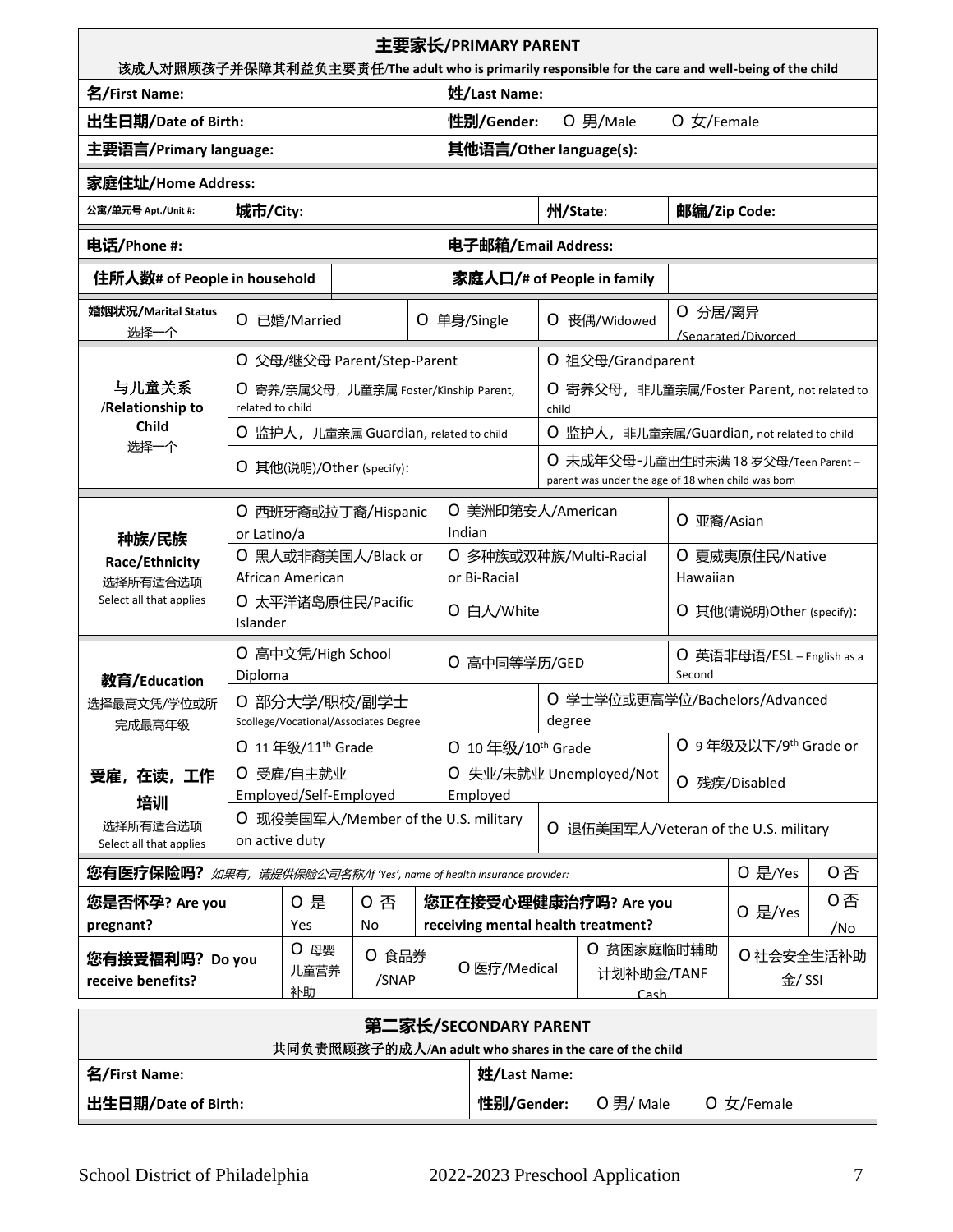| 受雇, 在读, 工作                                                       | O 受雇/自主就业 Employed/Self-<br>Employed                   | ○ 失业/未就业<br>Unemployed/Not Employed |  | 受雇/自主就业<br>O<br>Employed/Self-Employed |  |  |
|------------------------------------------------------------------|--------------------------------------------------------|-------------------------------------|--|----------------------------------------|--|--|
| 培训选择所有适合选项                                                       | O 现役美国军人/Member of the U.S. military<br>on active duty | 退伍美国军人/Veteran of the U.S. military |  |                                        |  |  |
| 办学点 LOCATIONS                                                    |                                                        |                                     |  |                                        |  |  |
| <b>选择(可多选)您希望孩子就读的办学点</b> : 您的孩子也许会被您的第二志愿录取。请不要选择您不希望或无法长期按时接送您 |                                                        |                                     |  |                                        |  |  |
| 的孩子的办学点。不提供接送服务。                                                 |                                                        |                                     |  |                                        |  |  |
| 第一志愿/1 <sup>st</sup> Location Choice:                            | 第二志愿/2 <sup>nd</sup> Location Choice:                  |                                     |  |                                        |  |  |
|                                                                  |                                                        |                                     |  |                                        |  |  |

| 就读学前班儿童/PREK CHILD                                                                             |                                         |                                                  |                             |                  |                                   |          |  |
|------------------------------------------------------------------------------------------------|-----------------------------------------|--------------------------------------------------|-----------------------------|------------------|-----------------------------------|----------|--|
| 名/First Name:                                                                                  |                                         | 姓/Last Name:                                     |                             |                  |                                   |          |  |
| 出生日期/Date of Birth:                                                                            |                                         | 性别/Gender:                                       | $O$ 男/Male                  |                  | $0 \times$ /Female                |          |  |
| 西班牙裔或拉丁裔/Hispanic or<br>O<br>Latino/a<br>种族/民族                                                 |                                         | O 美洲印第安人/American Indian<br>O                    |                             |                  |                                   | 亚裔/Asian |  |
| Race/Ethnicity<br>选择所有适合选项                                                                     | O 黑人或非裔美国人/Black or<br>African American | 多种族或双种族/Multi-Racial or<br>O<br><b>Bi-Racial</b> |                             |                  | 夏威夷原住民<br>O<br>Native Hawaiian    |          |  |
| Select all that applies                                                                        | O 太平洋诸岛原住民/Pacific<br>Islander          | 白人/White<br>O                                    |                             |                  | 其他(请说明)/ Other<br>O<br>(specify): |          |  |
| 主要语言/Primary language:                                                                         |                                         | 其他语言/Other language(s):                          |                             |                  |                                   |          |  |
| 孩子正在接受早期干预服务<br><b>Child is receiving Early Intervention services:</b>                         |                                         | 0个人教<br>育计划/<br><b>IEP</b>                       | 0 个人<br>家庭服<br>务计划<br>/EFSP | 0评<br>估报<br>告/ER | ○ 疑似<br>/Suspected                |          |  |
| 孩子的母亲及/或父亲目前在监狱服刑 Child's mother and/or father is currently incarcerated:<br>O 是 Yes<br>O 否 No |                                         |                                                  |                             |                  |                                   |          |  |

|                                                                                    | 住房 HOUSING                                                                                                                                                                           |           |                                                                                                                                                                                                                             |                                                                                   |  |  |  |  |  |
|------------------------------------------------------------------------------------|--------------------------------------------------------------------------------------------------------------------------------------------------------------------------------------|-----------|-----------------------------------------------------------------------------------------------------------------------------------------------------------------------------------------------------------------------------|-----------------------------------------------------------------------------------|--|--|--|--|--|
|                                                                                    | O 自有/Own                                                                                                                                                                             | O 租房/Rent |                                                                                                                                                                                                                             | O 过渡性住房/Transitional housing - 从何时开始/Since what date?                             |  |  |  |  |  |
|                                                                                    | O<br>收容所/Shelter – 从何时开始/Since what date?                                                                                                                                            |           |                                                                                                                                                                                                                             | O 火车或公车站, 公园或汽车内/Train or bus<br>station, park or in car -从何时开始/ Since what date? |  |  |  |  |  |
| 住房信息<br><b>Housing</b><br><b>Information</b><br>选择目前的情<br>况 Select your<br>current | 由于缺乏备选方案、足够住房或由于失去住房而与<br>O<br>亲戚或他人合住/ Living with relatives or others to<br>due to lack of alternative, adequate housing or due<br>to the loss of housing - 从何时开始/Since what date? |           | 由于缺乏备选方案、足够住房或由于失去住房而住<br>O<br>在旅馆/汽车旅馆、野营地或处于其他类似境况<br>/Hotel/Motel, camping ground or other similar<br>situation due to lack of alternative, adequate<br>housing or due to the loss of housing-从何时开始<br>/Since what date? |                                                                                   |  |  |  |  |  |
| situation                                                                          | ○ 由于紧急事故: 被逐、水灾、火灾、飓风等而处于<br>临时居住状态/Temporary housing situation due to<br>emergency: eviction, flood, fire, hurricane, etc.<br>O 其他 Other                                            |           |                                                                                                                                                                                                                             | 废弃公寓楼/Abandoned apartment building<br>O                                           |  |  |  |  |  |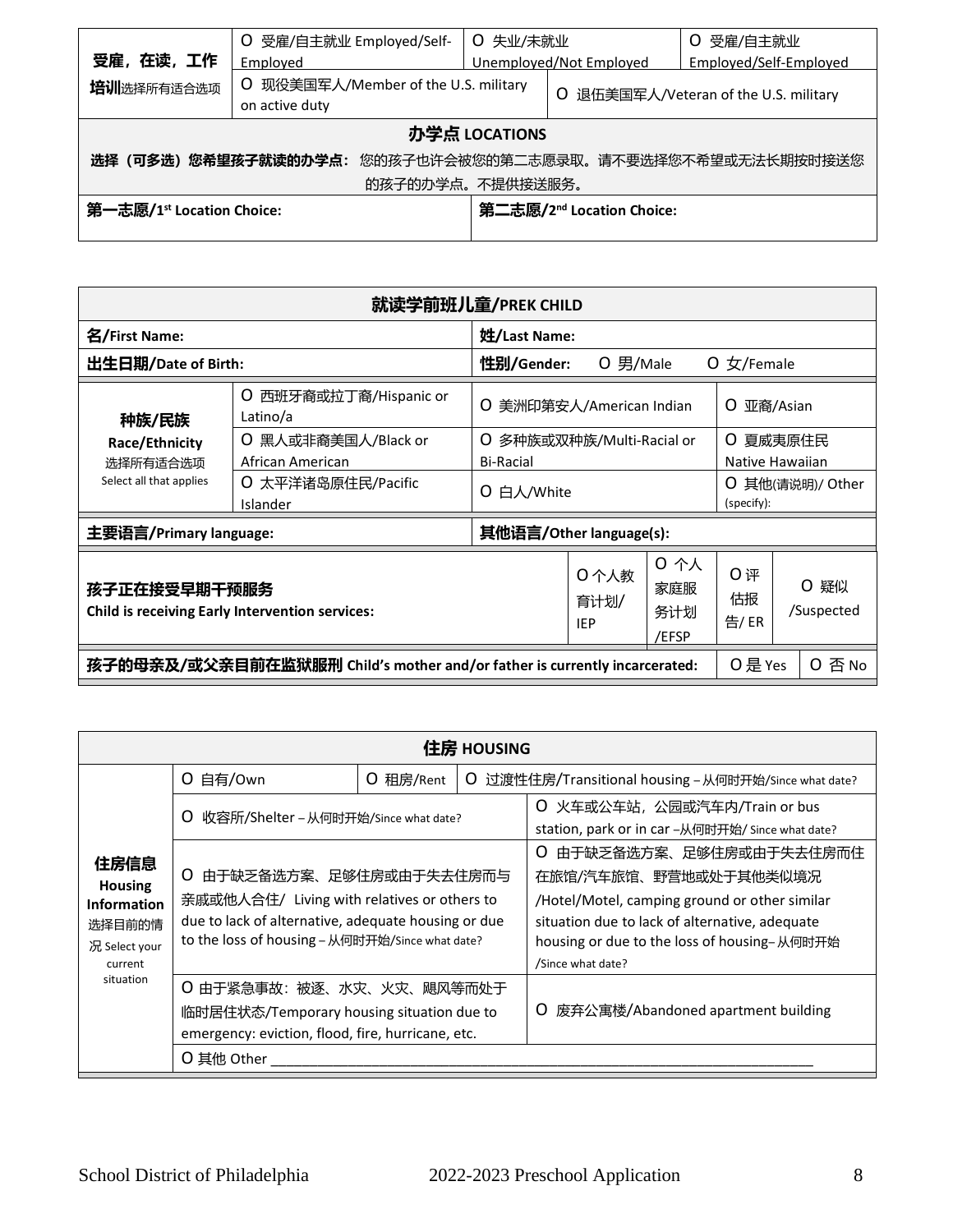| 非必填信<br>息 Optional<br><b>Information</b>                                                                                                                                                                                                                                                                                                                                                       |                                   | 0否<br>O是<br><b>No</b><br>Yes<br>近期来到美国/New to the country? |    |                                                                                                                                                              |    |           |                 |  |  |
|------------------------------------------------------------------------------------------------------------------------------------------------------------------------------------------------------------------------------------------------------------------------------------------------------------------------------------------------------------------------------------------------|-----------------------------------|------------------------------------------------------------|----|--------------------------------------------------------------------------------------------------------------------------------------------------------------|----|-----------|-----------------|--|--|
|                                                                                                                                                                                                                                                                                                                                                                                                |                                   |                                                            |    | 收到如 HIAS, NSC, Bethany, JEVS, New World Association, AFAHO,或其他机构帮助/Has an<br>agency such as HIAS, NSC, Bethany, JEVS, New World Association, AFAHO, or other |    | O是<br>Yes | 0否<br><b>No</b> |  |  |
|                                                                                                                                                                                                                                                                                                                                                                                                | 家庭收入 FAMILY INCOME                |                                                            |    |                                                                                                                                                              |    |           |                 |  |  |
|                                                                                                                                                                                                                                                                                                                                                                                                | 主要看护人收入 Primary Caregiver Income  |                                                            |    | 次要看护人收入 Secondary Caregiver Income                                                                                                                           |    |           |                 |  |  |
| 工作性质                                                                                                                                                                                                                                                                                                                                                                                           |                                   | 数额                                                         | 频率 | 工作性质                                                                                                                                                         | 数额 | 频率        |                 |  |  |
| O 受雇/Employment                                                                                                                                                                                                                                                                                                                                                                                |                                   |                                                            |    | O 受雇/Employment                                                                                                                                              |    |           |                 |  |  |
| ○ 社安补助/贫困救济金<br><b>SSI/TANF CASH</b>                                                                                                                                                                                                                                                                                                                                                           |                                   |                                                            |    | O 社安补助/贫困救济金 SSI/<br><b>TANF CASH</b>                                                                                                                        |    |           |                 |  |  |
| O 失业/Unemployment                                                                                                                                                                                                                                                                                                                                                                              |                                   |                                                            |    | O 失业/Unemployment                                                                                                                                            |    |           |                 |  |  |
| O 其他 other:                                                                                                                                                                                                                                                                                                                                                                                    |                                   |                                                            |    | O 其他 other:                                                                                                                                                  |    |           |                 |  |  |
| 我知情以上信息将用于创建家长门户 COPA 账号,并且我在此表格中提供的邮箱地址将收到一封包含登陆信息的邮件。我明白<br>只有在登陆并上传所有相关文件之后,申请才算完成。<br>I understand that this information will be used to create my Parent Portal COPA account, and I will receive an email with my<br>sign-in information at the email given on this form. I understand that my application is not complete until I sign in and<br>upload my all supporting documentation. |                                   |                                                            |    |                                                                                                                                                              |    |           |                 |  |  |
| 完成家长门户账号并提交完成申请并不能保证我的孩子一定会被学前班项目录取。<br>Completing a Parent Portal COPA Account and submitting and finalizing an application does NOT guarantee that my child<br>will be accepted to a preschool program.                                                                                                                                                                                      |                                   |                                                            |    |                                                                                                                                                              |    |           |                 |  |  |
|                                                                                                                                                                                                                                                                                                                                                                                                | 家长签名/Parent Signature:            |                                                            |    | 日期 Date:                                                                                                                                                     |    |           |                 |  |  |
|                                                                                                                                                                                                                                                                                                                                                                                                | 职员签名/Staff Signature:<br>日期 Date: |                                                            |    |                                                                                                                                                              |    |           |                 |  |  |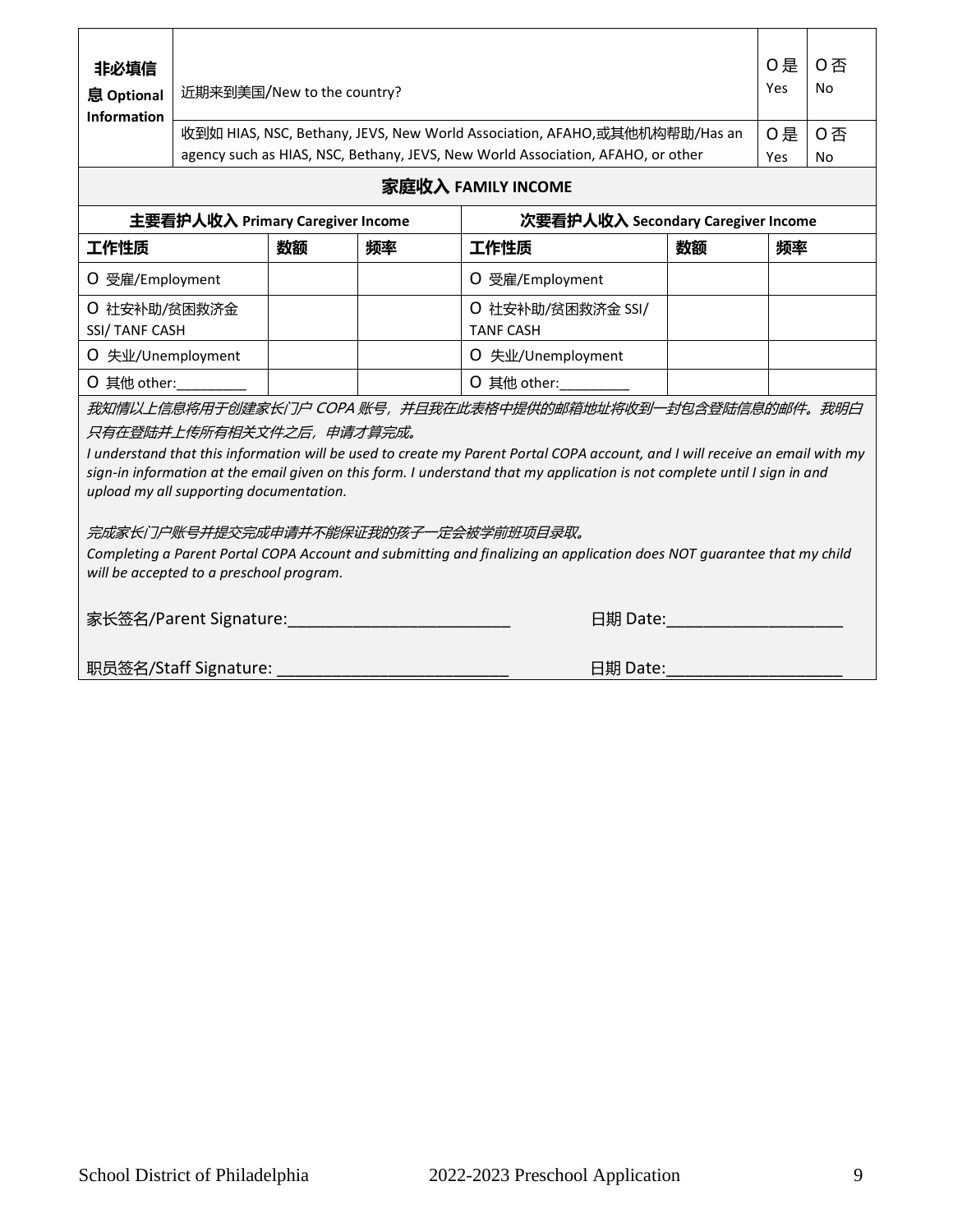## **#2:** 儿童年度健康体检表格 **CHILD HEALTH YEARLY WELL-CHILD VISIT FORM**

| Parent/Guardian Name:<br>Address:<br>Contact Phone #:<br>PA child care providers must document that enrolled children have received age-appropriate health services and immunizations that meet the current<br>schedule of the American Academy of Pediatrics, 141 Northwest Point Blvd., Elk Grove Village, IL, 60007. The schedule is available at www.aap.org or<br>Faxback 847/758-0391 (document #9535 and #9807). Print copies provided by DPW have the schedule on the back of the form.<br>Health history and medical information pertinent to routine care and<br>DATE OF MOST RECENT WELL VIST:<br>emergencies (describe, if any):<br>$\Box$ NONE<br>Do not omit any information. This form may be updated by<br>Allergies to food or medicine (describe, if any):<br>health professional (initial and date new data).<br>$\Box$ NONE<br>IN YOUR ASSESSMENT, IS THE CHILD ABLE TO PARTICIPATE IN CHILD CARE AND DOES THE CHILD APPEAR TO BE FREE FROM<br>CONTAGIOUS OR COMMUNICABLE DISEASES?<br>$\Box$ YES<br>❏<br>NO - IF NO, PLEASE EXPLAIN YOUR ANSWER:<br>LENGTH/HEIGHT<br><b>WEIGHT</b><br><b>BLOOD PRESSURE</b><br>(BEGINNING AT AGE 3)<br>LB/KG %ILE<br>IN/CM %ILE<br>$\overline{\mathbf{M}}$ = NORMAL<br><b>WELL-CHILD VISIT FORM</b><br><b>IF ABNORMAL - COMMENTS</b><br><b>EXAMINATION</b><br>HEAD/EYES/EARS/NOSE/THROAT<br><b>TEETH</b><br>CARDIORESPIRATORY<br>ABDOMEN/GI<br><b>GENITALIA/BREASTS</b><br>EXTREMETIES/JOINTS/BACK/CHEST<br><b>SKIN/LYMPH NODES</b><br>NEUROLOGIC & DEVELOPMENTAL<br><b>IMMUNIZATIONS</b><br><b>DATE</b><br><b>COMMENTS</b><br><b>DATE</b><br><b>DATE</b><br><b>DATE</b><br><b>DATE</b><br>DTap/DTP/Td<br>POLIO<br>HIB<br>HEP B<br><b>MMR</b><br>VARICELLA<br>MENINGOCOCCAL<br>PNEUMOCOCCAL<br>INFLUENZA<br><b>HEP A</b><br><b>ROTAVIRUS</b><br>OTHER/TB<br><b>SCREENING TESTS</b><br><b>DATE OF TEST</b><br>NOTE HERE IF RESULTS ARE PENDING OR ABNORMAL<br>LEAD<br>ANEMIA (HGB/HCT)<br>URINALYSIS (UA) at age 5<br>HEARING (subjective until age 4)<br>VISION (subjective until age 3)<br>PROFESSIONAL DENTAL EXAM<br>HEALTH PROBLEMS OR SPECIAL NEEDS, RECOMMENDED TREATMENT/MEDICATIONS/SPECIAL CARE (attach additional sheets if<br>necessary)<br>$\square$ NONE<br><b>NEXT APPOINTMENT - MONTH/YEAR:</b><br><b>MEDICAL CARE PROVIDER:</b><br>SIGNATURE OF PHYSICIAN OR CRNP:<br>ADDRESS:<br>ZIP CODE:<br>PHONE:<br>LICENSE NUMBER:<br>DATE FORM SIGNED: | Child's Name (Last): |  | Child's Name (First): |  |  | Child's Date of Birth: |  |
|--------------------------------------------------------------------------------------------------------------------------------------------------------------------------------------------------------------------------------------------------------------------------------------------------------------------------------------------------------------------------------------------------------------------------------------------------------------------------------------------------------------------------------------------------------------------------------------------------------------------------------------------------------------------------------------------------------------------------------------------------------------------------------------------------------------------------------------------------------------------------------------------------------------------------------------------------------------------------------------------------------------------------------------------------------------------------------------------------------------------------------------------------------------------------------------------------------------------------------------------------------------------------------------------------------------------------------------------------------------------------------------------------------------------------------------------------------------------------------------------------------------------------------------------------------------------------------------------------------------------------------------------------------------------------------------------------------------------------------------------------------------------------------------------------------------------------------------------------------------------------------------------------------------------------------------------------------------------------------------------------------------------------------------------------------------------------------------------------------------------------------------------------------------------------------------------------------------------------------------------------------------------------------------------------------------------------------------------------------------------------------------------------------------------|----------------------|--|-----------------------|--|--|------------------------|--|
|                                                                                                                                                                                                                                                                                                                                                                                                                                                                                                                                                                                                                                                                                                                                                                                                                                                                                                                                                                                                                                                                                                                                                                                                                                                                                                                                                                                                                                                                                                                                                                                                                                                                                                                                                                                                                                                                                                                                                                                                                                                                                                                                                                                                                                                                                                                                                                                                                    |                      |  |                       |  |  |                        |  |
|                                                                                                                                                                                                                                                                                                                                                                                                                                                                                                                                                                                                                                                                                                                                                                                                                                                                                                                                                                                                                                                                                                                                                                                                                                                                                                                                                                                                                                                                                                                                                                                                                                                                                                                                                                                                                                                                                                                                                                                                                                                                                                                                                                                                                                                                                                                                                                                                                    |                      |  |                       |  |  |                        |  |
|                                                                                                                                                                                                                                                                                                                                                                                                                                                                                                                                                                                                                                                                                                                                                                                                                                                                                                                                                                                                                                                                                                                                                                                                                                                                                                                                                                                                                                                                                                                                                                                                                                                                                                                                                                                                                                                                                                                                                                                                                                                                                                                                                                                                                                                                                                                                                                                                                    |                      |  |                       |  |  |                        |  |
|                                                                                                                                                                                                                                                                                                                                                                                                                                                                                                                                                                                                                                                                                                                                                                                                                                                                                                                                                                                                                                                                                                                                                                                                                                                                                                                                                                                                                                                                                                                                                                                                                                                                                                                                                                                                                                                                                                                                                                                                                                                                                                                                                                                                                                                                                                                                                                                                                    |                      |  |                       |  |  |                        |  |
|                                                                                                                                                                                                                                                                                                                                                                                                                                                                                                                                                                                                                                                                                                                                                                                                                                                                                                                                                                                                                                                                                                                                                                                                                                                                                                                                                                                                                                                                                                                                                                                                                                                                                                                                                                                                                                                                                                                                                                                                                                                                                                                                                                                                                                                                                                                                                                                                                    |                      |  |                       |  |  |                        |  |
|                                                                                                                                                                                                                                                                                                                                                                                                                                                                                                                                                                                                                                                                                                                                                                                                                                                                                                                                                                                                                                                                                                                                                                                                                                                                                                                                                                                                                                                                                                                                                                                                                                                                                                                                                                                                                                                                                                                                                                                                                                                                                                                                                                                                                                                                                                                                                                                                                    |                      |  |                       |  |  |                        |  |
|                                                                                                                                                                                                                                                                                                                                                                                                                                                                                                                                                                                                                                                                                                                                                                                                                                                                                                                                                                                                                                                                                                                                                                                                                                                                                                                                                                                                                                                                                                                                                                                                                                                                                                                                                                                                                                                                                                                                                                                                                                                                                                                                                                                                                                                                                                                                                                                                                    |                      |  |                       |  |  |                        |  |
|                                                                                                                                                                                                                                                                                                                                                                                                                                                                                                                                                                                                                                                                                                                                                                                                                                                                                                                                                                                                                                                                                                                                                                                                                                                                                                                                                                                                                                                                                                                                                                                                                                                                                                                                                                                                                                                                                                                                                                                                                                                                                                                                                                                                                                                                                                                                                                                                                    |                      |  |                       |  |  |                        |  |
|                                                                                                                                                                                                                                                                                                                                                                                                                                                                                                                                                                                                                                                                                                                                                                                                                                                                                                                                                                                                                                                                                                                                                                                                                                                                                                                                                                                                                                                                                                                                                                                                                                                                                                                                                                                                                                                                                                                                                                                                                                                                                                                                                                                                                                                                                                                                                                                                                    |                      |  |                       |  |  |                        |  |
|                                                                                                                                                                                                                                                                                                                                                                                                                                                                                                                                                                                                                                                                                                                                                                                                                                                                                                                                                                                                                                                                                                                                                                                                                                                                                                                                                                                                                                                                                                                                                                                                                                                                                                                                                                                                                                                                                                                                                                                                                                                                                                                                                                                                                                                                                                                                                                                                                    |                      |  |                       |  |  |                        |  |
|                                                                                                                                                                                                                                                                                                                                                                                                                                                                                                                                                                                                                                                                                                                                                                                                                                                                                                                                                                                                                                                                                                                                                                                                                                                                                                                                                                                                                                                                                                                                                                                                                                                                                                                                                                                                                                                                                                                                                                                                                                                                                                                                                                                                                                                                                                                                                                                                                    |                      |  |                       |  |  |                        |  |
|                                                                                                                                                                                                                                                                                                                                                                                                                                                                                                                                                                                                                                                                                                                                                                                                                                                                                                                                                                                                                                                                                                                                                                                                                                                                                                                                                                                                                                                                                                                                                                                                                                                                                                                                                                                                                                                                                                                                                                                                                                                                                                                                                                                                                                                                                                                                                                                                                    |                      |  |                       |  |  |                        |  |
|                                                                                                                                                                                                                                                                                                                                                                                                                                                                                                                                                                                                                                                                                                                                                                                                                                                                                                                                                                                                                                                                                                                                                                                                                                                                                                                                                                                                                                                                                                                                                                                                                                                                                                                                                                                                                                                                                                                                                                                                                                                                                                                                                                                                                                                                                                                                                                                                                    |                      |  |                       |  |  |                        |  |
|                                                                                                                                                                                                                                                                                                                                                                                                                                                                                                                                                                                                                                                                                                                                                                                                                                                                                                                                                                                                                                                                                                                                                                                                                                                                                                                                                                                                                                                                                                                                                                                                                                                                                                                                                                                                                                                                                                                                                                                                                                                                                                                                                                                                                                                                                                                                                                                                                    |                      |  |                       |  |  |                        |  |
|                                                                                                                                                                                                                                                                                                                                                                                                                                                                                                                                                                                                                                                                                                                                                                                                                                                                                                                                                                                                                                                                                                                                                                                                                                                                                                                                                                                                                                                                                                                                                                                                                                                                                                                                                                                                                                                                                                                                                                                                                                                                                                                                                                                                                                                                                                                                                                                                                    |                      |  |                       |  |  |                        |  |
|                                                                                                                                                                                                                                                                                                                                                                                                                                                                                                                                                                                                                                                                                                                                                                                                                                                                                                                                                                                                                                                                                                                                                                                                                                                                                                                                                                                                                                                                                                                                                                                                                                                                                                                                                                                                                                                                                                                                                                                                                                                                                                                                                                                                                                                                                                                                                                                                                    |                      |  |                       |  |  |                        |  |
|                                                                                                                                                                                                                                                                                                                                                                                                                                                                                                                                                                                                                                                                                                                                                                                                                                                                                                                                                                                                                                                                                                                                                                                                                                                                                                                                                                                                                                                                                                                                                                                                                                                                                                                                                                                                                                                                                                                                                                                                                                                                                                                                                                                                                                                                                                                                                                                                                    |                      |  |                       |  |  |                        |  |
|                                                                                                                                                                                                                                                                                                                                                                                                                                                                                                                                                                                                                                                                                                                                                                                                                                                                                                                                                                                                                                                                                                                                                                                                                                                                                                                                                                                                                                                                                                                                                                                                                                                                                                                                                                                                                                                                                                                                                                                                                                                                                                                                                                                                                                                                                                                                                                                                                    |                      |  |                       |  |  |                        |  |
|                                                                                                                                                                                                                                                                                                                                                                                                                                                                                                                                                                                                                                                                                                                                                                                                                                                                                                                                                                                                                                                                                                                                                                                                                                                                                                                                                                                                                                                                                                                                                                                                                                                                                                                                                                                                                                                                                                                                                                                                                                                                                                                                                                                                                                                                                                                                                                                                                    |                      |  |                       |  |  |                        |  |
|                                                                                                                                                                                                                                                                                                                                                                                                                                                                                                                                                                                                                                                                                                                                                                                                                                                                                                                                                                                                                                                                                                                                                                                                                                                                                                                                                                                                                                                                                                                                                                                                                                                                                                                                                                                                                                                                                                                                                                                                                                                                                                                                                                                                                                                                                                                                                                                                                    |                      |  |                       |  |  |                        |  |
|                                                                                                                                                                                                                                                                                                                                                                                                                                                                                                                                                                                                                                                                                                                                                                                                                                                                                                                                                                                                                                                                                                                                                                                                                                                                                                                                                                                                                                                                                                                                                                                                                                                                                                                                                                                                                                                                                                                                                                                                                                                                                                                                                                                                                                                                                                                                                                                                                    |                      |  |                       |  |  |                        |  |
|                                                                                                                                                                                                                                                                                                                                                                                                                                                                                                                                                                                                                                                                                                                                                                                                                                                                                                                                                                                                                                                                                                                                                                                                                                                                                                                                                                                                                                                                                                                                                                                                                                                                                                                                                                                                                                                                                                                                                                                                                                                                                                                                                                                                                                                                                                                                                                                                                    |                      |  |                       |  |  |                        |  |
|                                                                                                                                                                                                                                                                                                                                                                                                                                                                                                                                                                                                                                                                                                                                                                                                                                                                                                                                                                                                                                                                                                                                                                                                                                                                                                                                                                                                                                                                                                                                                                                                                                                                                                                                                                                                                                                                                                                                                                                                                                                                                                                                                                                                                                                                                                                                                                                                                    |                      |  |                       |  |  |                        |  |
|                                                                                                                                                                                                                                                                                                                                                                                                                                                                                                                                                                                                                                                                                                                                                                                                                                                                                                                                                                                                                                                                                                                                                                                                                                                                                                                                                                                                                                                                                                                                                                                                                                                                                                                                                                                                                                                                                                                                                                                                                                                                                                                                                                                                                                                                                                                                                                                                                    |                      |  |                       |  |  |                        |  |
|                                                                                                                                                                                                                                                                                                                                                                                                                                                                                                                                                                                                                                                                                                                                                                                                                                                                                                                                                                                                                                                                                                                                                                                                                                                                                                                                                                                                                                                                                                                                                                                                                                                                                                                                                                                                                                                                                                                                                                                                                                                                                                                                                                                                                                                                                                                                                                                                                    |                      |  |                       |  |  |                        |  |
|                                                                                                                                                                                                                                                                                                                                                                                                                                                                                                                                                                                                                                                                                                                                                                                                                                                                                                                                                                                                                                                                                                                                                                                                                                                                                                                                                                                                                                                                                                                                                                                                                                                                                                                                                                                                                                                                                                                                                                                                                                                                                                                                                                                                                                                                                                                                                                                                                    |                      |  |                       |  |  |                        |  |
|                                                                                                                                                                                                                                                                                                                                                                                                                                                                                                                                                                                                                                                                                                                                                                                                                                                                                                                                                                                                                                                                                                                                                                                                                                                                                                                                                                                                                                                                                                                                                                                                                                                                                                                                                                                                                                                                                                                                                                                                                                                                                                                                                                                                                                                                                                                                                                                                                    |                      |  |                       |  |  |                        |  |
|                                                                                                                                                                                                                                                                                                                                                                                                                                                                                                                                                                                                                                                                                                                                                                                                                                                                                                                                                                                                                                                                                                                                                                                                                                                                                                                                                                                                                                                                                                                                                                                                                                                                                                                                                                                                                                                                                                                                                                                                                                                                                                                                                                                                                                                                                                                                                                                                                    |                      |  |                       |  |  |                        |  |
|                                                                                                                                                                                                                                                                                                                                                                                                                                                                                                                                                                                                                                                                                                                                                                                                                                                                                                                                                                                                                                                                                                                                                                                                                                                                                                                                                                                                                                                                                                                                                                                                                                                                                                                                                                                                                                                                                                                                                                                                                                                                                                                                                                                                                                                                                                                                                                                                                    |                      |  |                       |  |  |                        |  |
|                                                                                                                                                                                                                                                                                                                                                                                                                                                                                                                                                                                                                                                                                                                                                                                                                                                                                                                                                                                                                                                                                                                                                                                                                                                                                                                                                                                                                                                                                                                                                                                                                                                                                                                                                                                                                                                                                                                                                                                                                                                                                                                                                                                                                                                                                                                                                                                                                    |                      |  |                       |  |  |                        |  |
|                                                                                                                                                                                                                                                                                                                                                                                                                                                                                                                                                                                                                                                                                                                                                                                                                                                                                                                                                                                                                                                                                                                                                                                                                                                                                                                                                                                                                                                                                                                                                                                                                                                                                                                                                                                                                                                                                                                                                                                                                                                                                                                                                                                                                                                                                                                                                                                                                    |                      |  |                       |  |  |                        |  |
|                                                                                                                                                                                                                                                                                                                                                                                                                                                                                                                                                                                                                                                                                                                                                                                                                                                                                                                                                                                                                                                                                                                                                                                                                                                                                                                                                                                                                                                                                                                                                                                                                                                                                                                                                                                                                                                                                                                                                                                                                                                                                                                                                                                                                                                                                                                                                                                                                    |                      |  |                       |  |  |                        |  |
|                                                                                                                                                                                                                                                                                                                                                                                                                                                                                                                                                                                                                                                                                                                                                                                                                                                                                                                                                                                                                                                                                                                                                                                                                                                                                                                                                                                                                                                                                                                                                                                                                                                                                                                                                                                                                                                                                                                                                                                                                                                                                                                                                                                                                                                                                                                                                                                                                    |                      |  |                       |  |  |                        |  |
|                                                                                                                                                                                                                                                                                                                                                                                                                                                                                                                                                                                                                                                                                                                                                                                                                                                                                                                                                                                                                                                                                                                                                                                                                                                                                                                                                                                                                                                                                                                                                                                                                                                                                                                                                                                                                                                                                                                                                                                                                                                                                                                                                                                                                                                                                                                                                                                                                    |                      |  |                       |  |  |                        |  |
|                                                                                                                                                                                                                                                                                                                                                                                                                                                                                                                                                                                                                                                                                                                                                                                                                                                                                                                                                                                                                                                                                                                                                                                                                                                                                                                                                                                                                                                                                                                                                                                                                                                                                                                                                                                                                                                                                                                                                                                                                                                                                                                                                                                                                                                                                                                                                                                                                    |                      |  |                       |  |  |                        |  |
|                                                                                                                                                                                                                                                                                                                                                                                                                                                                                                                                                                                                                                                                                                                                                                                                                                                                                                                                                                                                                                                                                                                                                                                                                                                                                                                                                                                                                                                                                                                                                                                                                                                                                                                                                                                                                                                                                                                                                                                                                                                                                                                                                                                                                                                                                                                                                                                                                    |                      |  |                       |  |  |                        |  |
|                                                                                                                                                                                                                                                                                                                                                                                                                                                                                                                                                                                                                                                                                                                                                                                                                                                                                                                                                                                                                                                                                                                                                                                                                                                                                                                                                                                                                                                                                                                                                                                                                                                                                                                                                                                                                                                                                                                                                                                                                                                                                                                                                                                                                                                                                                                                                                                                                    |                      |  |                       |  |  |                        |  |
|                                                                                                                                                                                                                                                                                                                                                                                                                                                                                                                                                                                                                                                                                                                                                                                                                                                                                                                                                                                                                                                                                                                                                                                                                                                                                                                                                                                                                                                                                                                                                                                                                                                                                                                                                                                                                                                                                                                                                                                                                                                                                                                                                                                                                                                                                                                                                                                                                    |                      |  |                       |  |  |                        |  |
|                                                                                                                                                                                                                                                                                                                                                                                                                                                                                                                                                                                                                                                                                                                                                                                                                                                                                                                                                                                                                                                                                                                                                                                                                                                                                                                                                                                                                                                                                                                                                                                                                                                                                                                                                                                                                                                                                                                                                                                                                                                                                                                                                                                                                                                                                                                                                                                                                    |                      |  |                       |  |  |                        |  |
|                                                                                                                                                                                                                                                                                                                                                                                                                                                                                                                                                                                                                                                                                                                                                                                                                                                                                                                                                                                                                                                                                                                                                                                                                                                                                                                                                                                                                                                                                                                                                                                                                                                                                                                                                                                                                                                                                                                                                                                                                                                                                                                                                                                                                                                                                                                                                                                                                    |                      |  |                       |  |  |                        |  |
|                                                                                                                                                                                                                                                                                                                                                                                                                                                                                                                                                                                                                                                                                                                                                                                                                                                                                                                                                                                                                                                                                                                                                                                                                                                                                                                                                                                                                                                                                                                                                                                                                                                                                                                                                                                                                                                                                                                                                                                                                                                                                                                                                                                                                                                                                                                                                                                                                    |                      |  |                       |  |  |                        |  |
|                                                                                                                                                                                                                                                                                                                                                                                                                                                                                                                                                                                                                                                                                                                                                                                                                                                                                                                                                                                                                                                                                                                                                                                                                                                                                                                                                                                                                                                                                                                                                                                                                                                                                                                                                                                                                                                                                                                                                                                                                                                                                                                                                                                                                                                                                                                                                                                                                    |                      |  |                       |  |  |                        |  |
|                                                                                                                                                                                                                                                                                                                                                                                                                                                                                                                                                                                                                                                                                                                                                                                                                                                                                                                                                                                                                                                                                                                                                                                                                                                                                                                                                                                                                                                                                                                                                                                                                                                                                                                                                                                                                                                                                                                                                                                                                                                                                                                                                                                                                                                                                                                                                                                                                    |                      |  |                       |  |  |                        |  |
|                                                                                                                                                                                                                                                                                                                                                                                                                                                                                                                                                                                                                                                                                                                                                                                                                                                                                                                                                                                                                                                                                                                                                                                                                                                                                                                                                                                                                                                                                                                                                                                                                                                                                                                                                                                                                                                                                                                                                                                                                                                                                                                                                                                                                                                                                                                                                                                                                    |                      |  |                       |  |  |                        |  |
|                                                                                                                                                                                                                                                                                                                                                                                                                                                                                                                                                                                                                                                                                                                                                                                                                                                                                                                                                                                                                                                                                                                                                                                                                                                                                                                                                                                                                                                                                                                                                                                                                                                                                                                                                                                                                                                                                                                                                                                                                                                                                                                                                                                                                                                                                                                                                                                                                    |                      |  |                       |  |  |                        |  |
|                                                                                                                                                                                                                                                                                                                                                                                                                                                                                                                                                                                                                                                                                                                                                                                                                                                                                                                                                                                                                                                                                                                                                                                                                                                                                                                                                                                                                                                                                                                                                                                                                                                                                                                                                                                                                                                                                                                                                                                                                                                                                                                                                                                                                                                                                                                                                                                                                    |                      |  |                       |  |  |                        |  |
|                                                                                                                                                                                                                                                                                                                                                                                                                                                                                                                                                                                                                                                                                                                                                                                                                                                                                                                                                                                                                                                                                                                                                                                                                                                                                                                                                                                                                                                                                                                                                                                                                                                                                                                                                                                                                                                                                                                                                                                                                                                                                                                                                                                                                                                                                                                                                                                                                    |                      |  |                       |  |  |                        |  |
|                                                                                                                                                                                                                                                                                                                                                                                                                                                                                                                                                                                                                                                                                                                                                                                                                                                                                                                                                                                                                                                                                                                                                                                                                                                                                                                                                                                                                                                                                                                                                                                                                                                                                                                                                                                                                                                                                                                                                                                                                                                                                                                                                                                                                                                                                                                                                                                                                    |                      |  |                       |  |  |                        |  |
|                                                                                                                                                                                                                                                                                                                                                                                                                                                                                                                                                                                                                                                                                                                                                                                                                                                                                                                                                                                                                                                                                                                                                                                                                                                                                                                                                                                                                                                                                                                                                                                                                                                                                                                                                                                                                                                                                                                                                                                                                                                                                                                                                                                                                                                                                                                                                                                                                    |                      |  |                       |  |  |                        |  |
|                                                                                                                                                                                                                                                                                                                                                                                                                                                                                                                                                                                                                                                                                                                                                                                                                                                                                                                                                                                                                                                                                                                                                                                                                                                                                                                                                                                                                                                                                                                                                                                                                                                                                                                                                                                                                                                                                                                                                                                                                                                                                                                                                                                                                                                                                                                                                                                                                    |                      |  |                       |  |  |                        |  |
|                                                                                                                                                                                                                                                                                                                                                                                                                                                                                                                                                                                                                                                                                                                                                                                                                                                                                                                                                                                                                                                                                                                                                                                                                                                                                                                                                                                                                                                                                                                                                                                                                                                                                                                                                                                                                                                                                                                                                                                                                                                                                                                                                                                                                                                                                                                                                                                                                    |                      |  |                       |  |  |                        |  |
|                                                                                                                                                                                                                                                                                                                                                                                                                                                                                                                                                                                                                                                                                                                                                                                                                                                                                                                                                                                                                                                                                                                                                                                                                                                                                                                                                                                                                                                                                                                                                                                                                                                                                                                                                                                                                                                                                                                                                                                                                                                                                                                                                                                                                                                                                                                                                                                                                    |                      |  |                       |  |  |                        |  |
|                                                                                                                                                                                                                                                                                                                                                                                                                                                                                                                                                                                                                                                                                                                                                                                                                                                                                                                                                                                                                                                                                                                                                                                                                                                                                                                                                                                                                                                                                                                                                                                                                                                                                                                                                                                                                                                                                                                                                                                                                                                                                                                                                                                                                                                                                                                                                                                                                    |                      |  |                       |  |  |                        |  |
|                                                                                                                                                                                                                                                                                                                                                                                                                                                                                                                                                                                                                                                                                                                                                                                                                                                                                                                                                                                                                                                                                                                                                                                                                                                                                                                                                                                                                                                                                                                                                                                                                                                                                                                                                                                                                                                                                                                                                                                                                                                                                                                                                                                                                                                                                                                                                                                                                    |                      |  |                       |  |  |                        |  |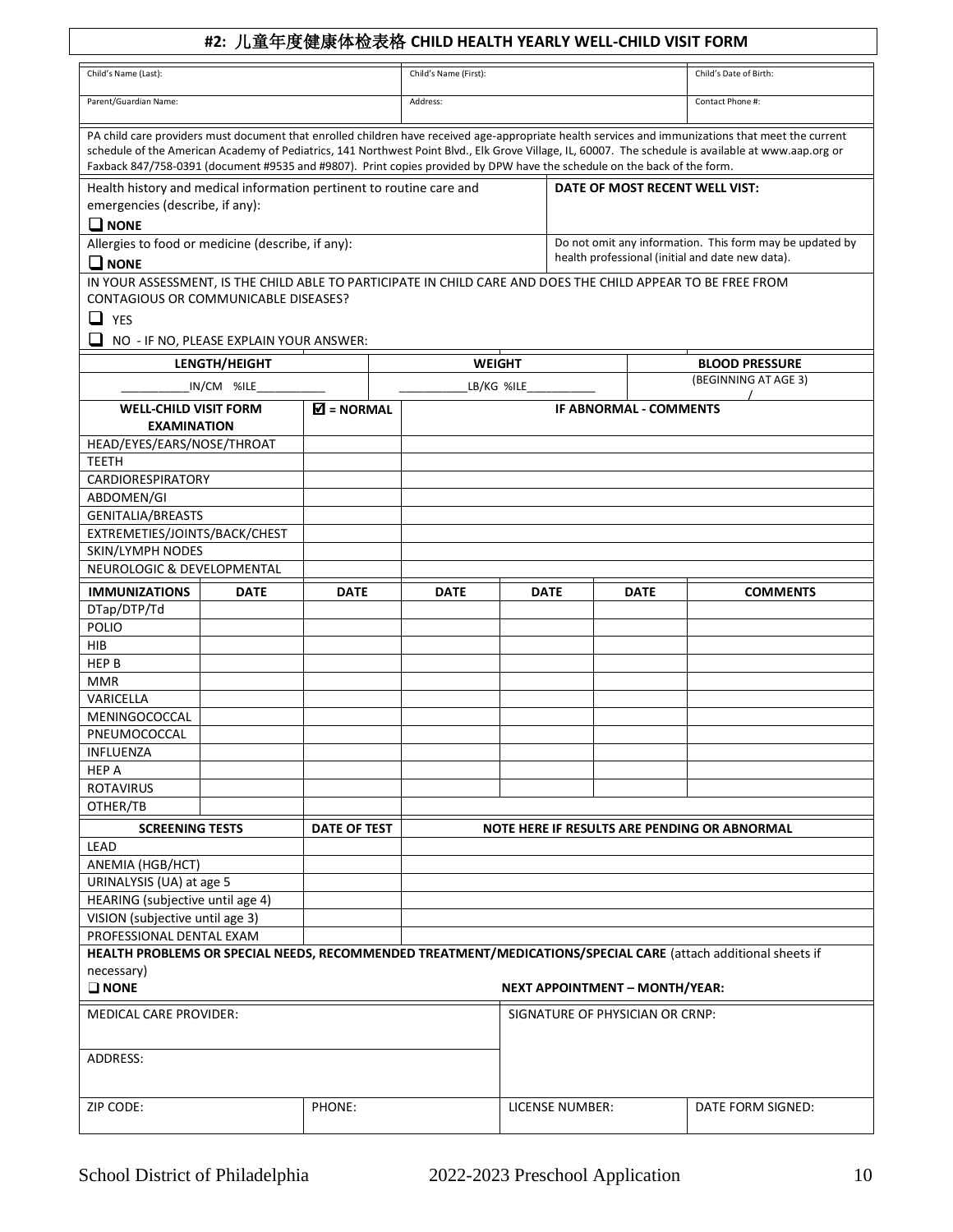## **#3:** 儿童牙科健康**/**牙科检查表 **CHILD DENTAL HEALTH/DENTAL EXAM FORM**

|                                                                                                        | 出生日期 Date of Birth _______________________ |  |  |  |  |
|--------------------------------------------------------------------------------------------------------|--------------------------------------------|--|--|--|--|
|                                                                                                        |                                            |  |  |  |  |
| 第一部分 SECTION 1: 由家长/监护人填写 Completed by parent/guardian                                                 |                                            |  |  |  |  |
| 1. 您的孩子看过牙医吗? Has your child been to the dentist? □ 否 No □ 是 Yes - 如果回答为'是', 请填写孩                      |                                            |  |  |  |  |
| 子上次看牙的日期 if 'Yes', date of child's last dental visit ______________                                    |                                            |  |  |  |  |
| 2. 您的孩子现在(或过去)有蛀牙或龋齿吗/Does your child have (or had) cavities or caries? □ △ Alo                        | 口是                                         |  |  |  |  |
| Yes - 如果回答为'是',有多少颗 If 'Yes', how many? ______________                                                 |                                            |  |  |  |  |
| 3. 您孩子的牙齿、牙龈或口腔有问题吗/Does your child have any problems with his/her teeth, gums, or mouth?              |                                            |  |  |  |  |
| □ 否 No □ 是 Yes                                                                                         |                                            |  |  |  |  |
| 如果是, 请描述 If 'Yes', please describe                                                                     |                                            |  |  |  |  |
|                                                                                                        |                                            |  |  |  |  |
| 4. 您的孩子一天刷几次牙/How many times a day does your child brush his/her teeth? ____________                   |                                            |  |  |  |  |
|                                                                                                        |                                            |  |  |  |  |
| 第二部分 SECTION 2: 由孩子的牙医填 Completed by child's Dentist                                                   |                                            |  |  |  |  |
|                                                                                                        |                                            |  |  |  |  |
| 1. Date of child's most recent:                                                                        |                                            |  |  |  |  |
| Dental Examination _______________Teeth Cleaning ________________________________                      |                                            |  |  |  |  |
| 2. Has child ever needed dental treatment? $\Box$ No $\Box$ Yes                                        |                                            |  |  |  |  |
|                                                                                                        |                                            |  |  |  |  |
| Has dental treatment been completed? $\Box$ No $\Box$ Yes – if 'Yes', date of completion _____________ |                                            |  |  |  |  |
| 3. Date of child's next dental visit ________________                                                  |                                            |  |  |  |  |
|                                                                                                        |                                            |  |  |  |  |
|                                                                                                        | Dental Office Stamp                        |  |  |  |  |
| My signature certifies the accuracy of this information.                                               |                                            |  |  |  |  |
|                                                                                                        |                                            |  |  |  |  |
|                                                                                                        |                                            |  |  |  |  |
|                                                                                                        |                                            |  |  |  |  |
|                                                                                                        |                                            |  |  |  |  |